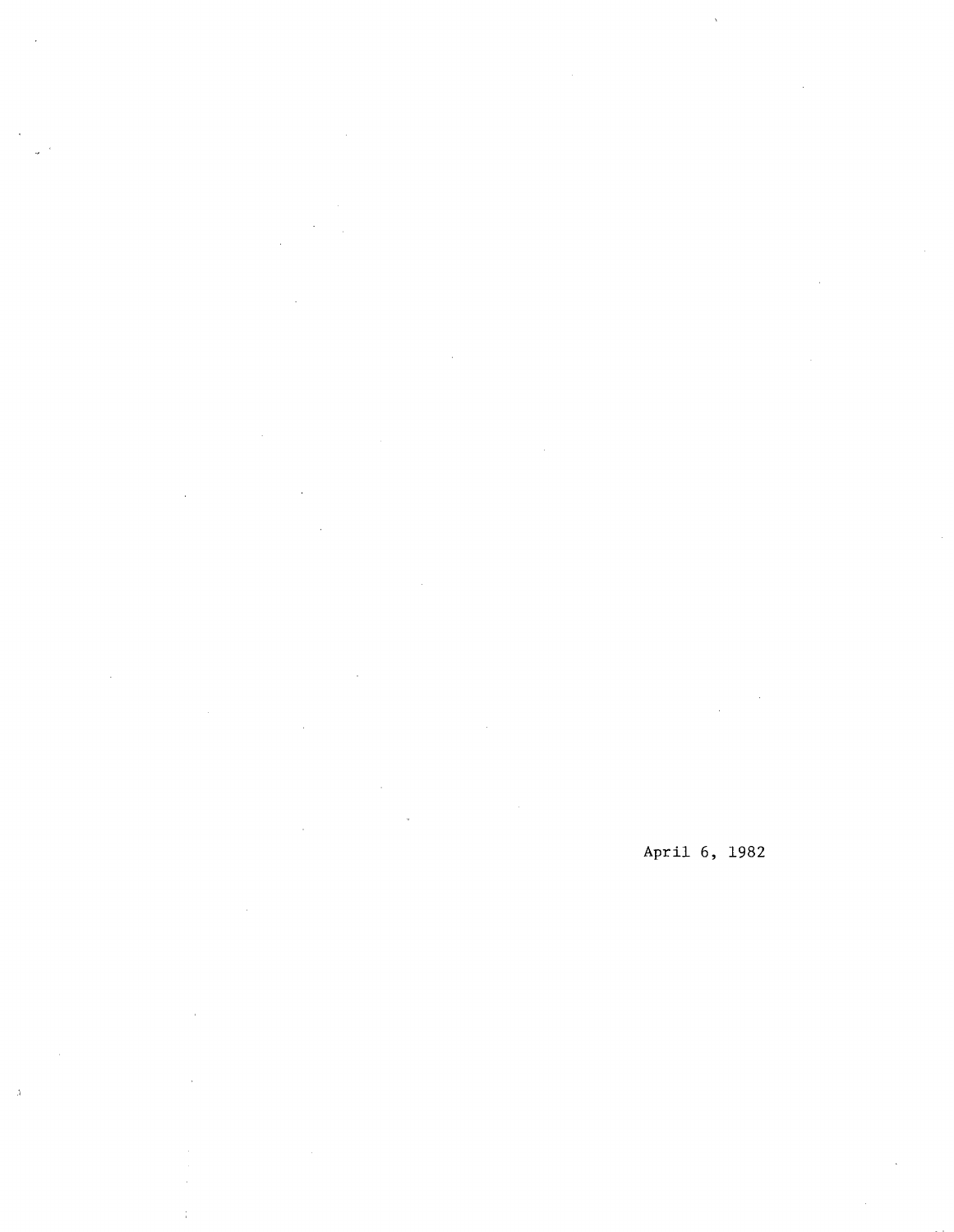The Minutes of the 69th Meeting of the Executive Committee of Science Faculty Council held on Tuesday, April 6, 1982 at 3:00 p.m. in Room 250 Allen Building.

Members Present: C.C. Bigelow, Chairman; Professors D. McKinnon, J.M. Stewart, T. Berry, K.W. Stewart, P.K. Isaac, N.E. Losey, R.G. Woods, K. Kocherlakota, N. Arnason, Mr. H. Christianson; S. Catt, Secretary.

4

Regrets: N. Hunter

Visitors: Ms. C. Prosk, Ms. D. Derenchuk

The minutes of the 68th meeting, with the correction noted, were  $1)$ approved on a motion by J.M. Stewart (McKinnon).

#### $2)$ : Entrance Scholarships

The Chairman presented a table of figures showing numbers of high school contest winners who registered at the University in 1981. The Chairman will ascertain If the Awards Office has funds to provide full tuition scholarships in these cases.

#### 3) Jared Israels Award

The Chairman reported that Prof. Bochonko (Mathematics & Astronomy) is a member of the University awards committee administering the award.

#### 4) Course Change Proposals

Prof. Losey explained that Senate had agreed to receive course change proposals at this time because the Computer Science Co-op program required some full courses to be divided into half courses for scheduling in the Honors Co-op Option. Graduate course changes were being presented for information following a change in procedures by which the Committee on Courses now handles graduate course changes.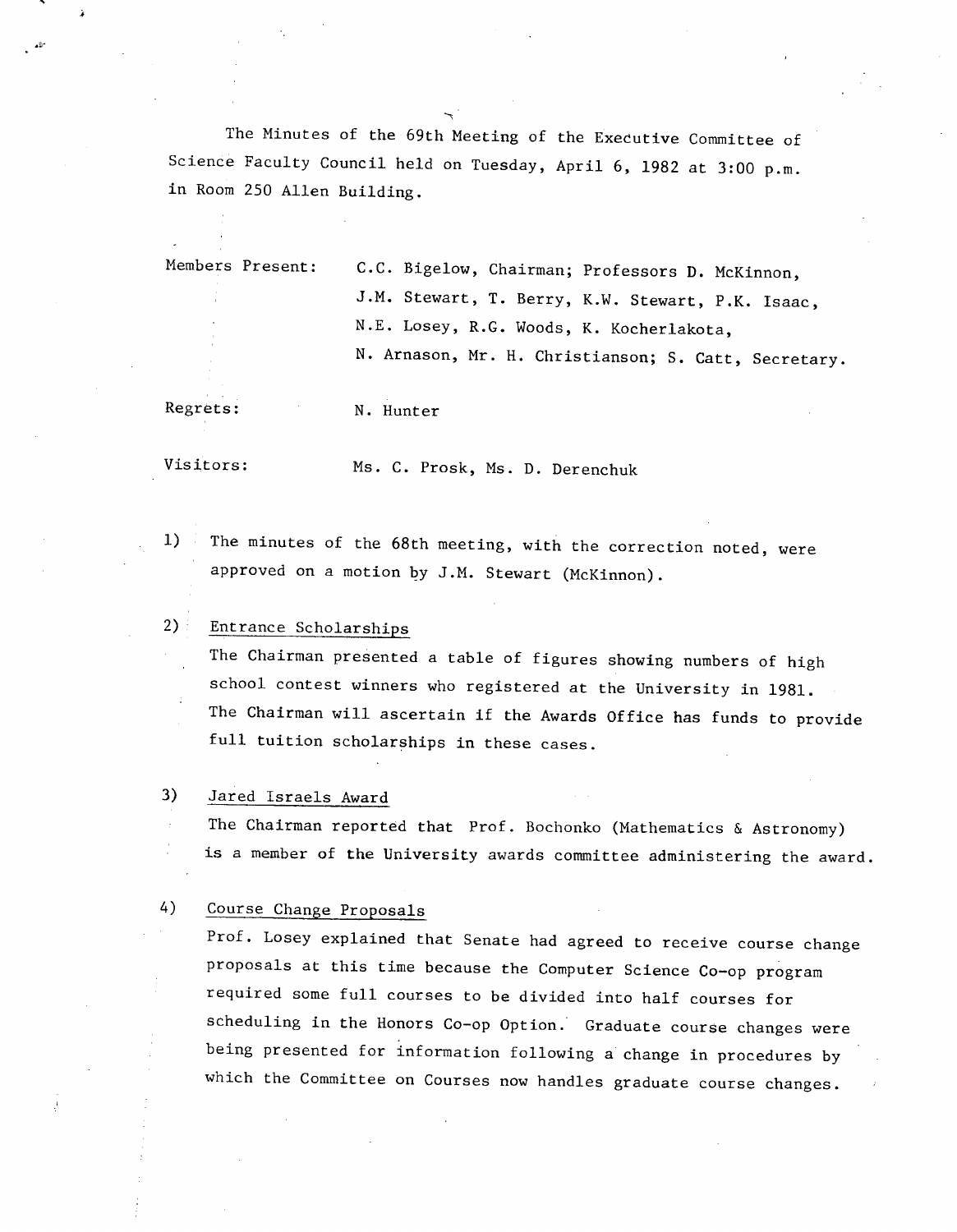### Joint Botany-Zoology Ecology Program

Prof. Losey (J. Stewart) moved approval of the changes and modifications proposed. Prof. Arnason felt 5.333 was a useful course and should not be dropped. Prof. Stewart said the change was in order to get the basic core program in place and it was believed that most students would take the Statistics course as an option. The motion was CARRIED.

#### Computer Science

 $\frac{1}{2}$ 

Prof. Losey (N. Arnason) moved approval of the proposed changes. The motion was CARRIED.

#### Mathematics and Astronomy

Prof. Losey (R.G. Woods) moved approval of the proposed changes. 'The motion was CARRIED.

#### Physics

Prof. Losey (R.G. Woods) moved approval of the proposed changes. The motion was CARRIED.

#### Statistics

Prof. Losey (D. McKinnon) moved approval of the proposed changes. The motion was CARRIED.

### Statistics Graduate Course Changes

The changes were being proposed to reflect the expertise of new staff members. Prof. Losey (N. Arnason) moved approval, and the motion was CARRIED.

Courses Offered in Other Faculties and Schools Acceptable for Credit in the Faculty of Science

#### Administrative Studies

The courses listed are offered in the Actuarial Honors program in Science, however students who drop out of the program are presently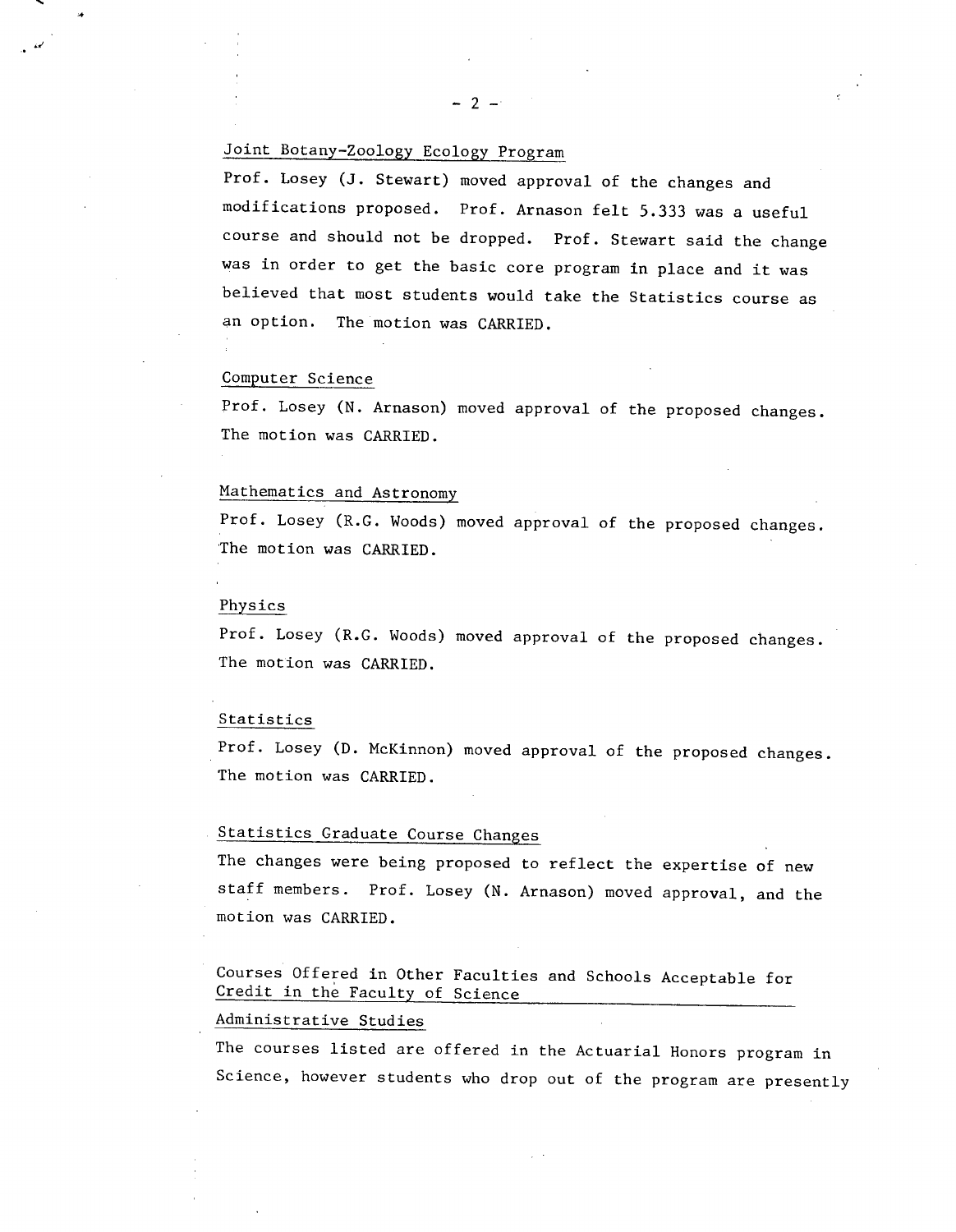#### not allowed credit.

Prof. Losey (McKinnon) moved approval of the addition of these courses to the list of those acceptable for credit in Science, and the motion was CARRIED.

#### Physical Education

Prof. Losey explained that the course was being presented for approval for the second time, having been rejected by the Executive in October 1981, and moved (P.K. Isaac) that it be approved for credit in Science.

A discussion followed in which a member expressed opposition because he felt the course in question had no academic merit. Another felt that some students would find it of value in their working careers.

The vote was called and the motion was DEFEATED.

(8 opposed, 2 in favour)

### 5) Academic Regulations

#### $1)$ Five-Year Academic Suspension

A survey of other faculties' regulations showed that Science is out of tune with them and Prof. Losey felt it was also out of tune with students' expectations. It is proposed to reduce the five-year term to two years.

Prof. Losey (P.K. Isaac) moved acceptance of the proposed changes in policy and procedure. After some discussion and clarification of technical points the vote was called and the motion was CARRIED.

#### $2)$ Reinstatement after One-Year Academic Suspension

It is proposed to allow students to assume a full course load rather than be restricted to two full course equivalents. Prof. Losey moved (H. Christianson) that the proposal, revised policy, and procedure, be accepted. After some discussion and clarification the vote was called and the motion CARRIED.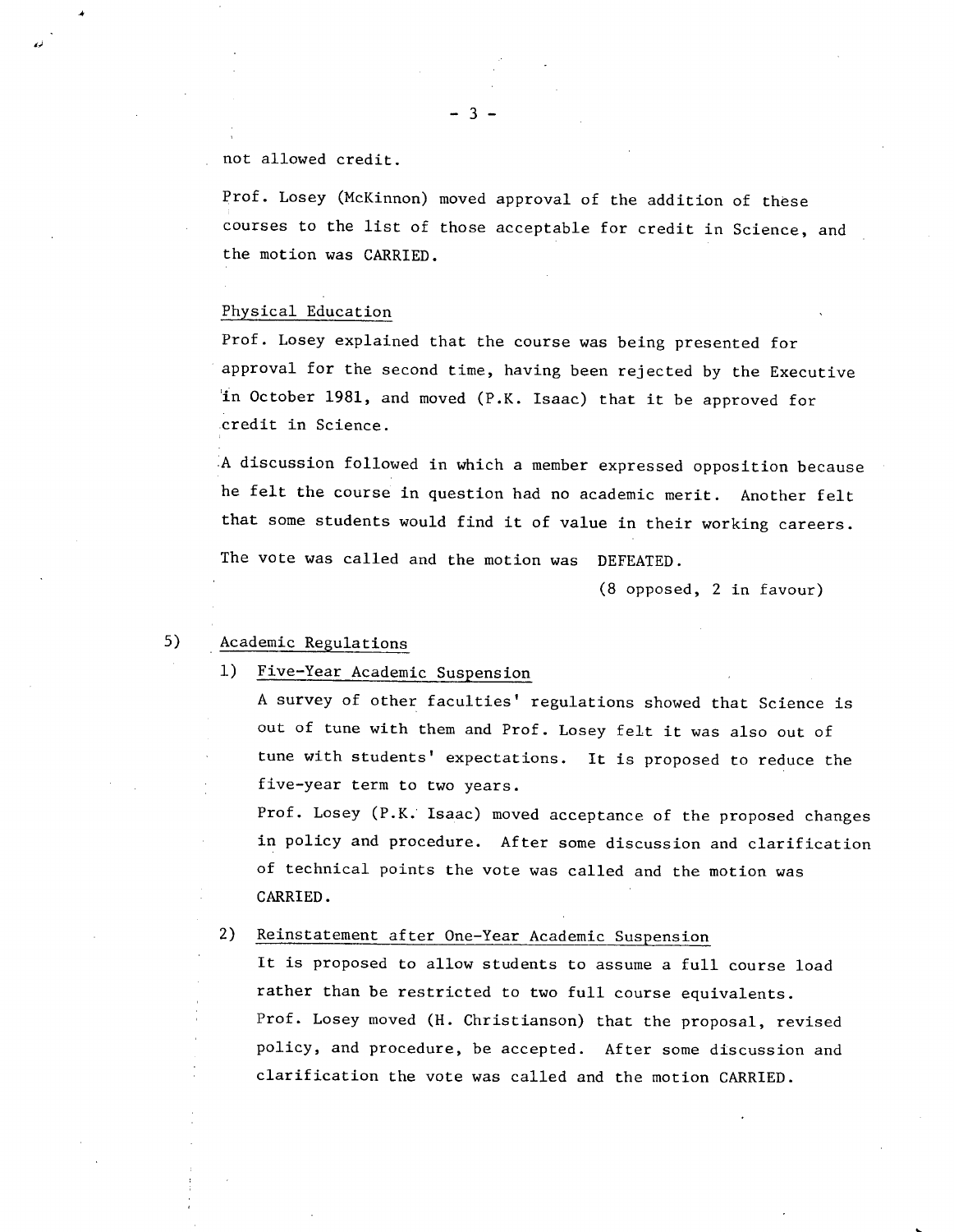### 6) Other Business

 $1)$ Old Exam Papers

> Prof. Woods enquired whether the Science Student Council file of old exams was working well. Mr. Christianson responded that in second term problems had arisen due to down-time of the copying machine, and thefts of pass keys. The SSA would like to have more exams available.

-4-.

Prof. McKinnon asked about the faculty budget. Dean Bigelow  $2)$ responded that there had been a \$57,000 cut in funds; there is a special allocation from the President to apply to problem areas and he expects to get about \$125,000 from that; he has heard nothing about the possibility of lab fees being applied more widely than in the past.

3) Prof. Woods raised the question of entrance exams and asked if the Dean's Office would advocate it. Dean Bigelow will be discussing it with Department Heads. Prof. Losey pointed out the expense involved in administering entrance exams; Prof. Kocherlakota felt students should pay to write. The question of a trimester system was raised. Dean Bigelow said he had recently received a letter from Provost Johnson on the subject but knew of no other discussion.

There being no further business the meeting adjourned at 4:00 p.m.